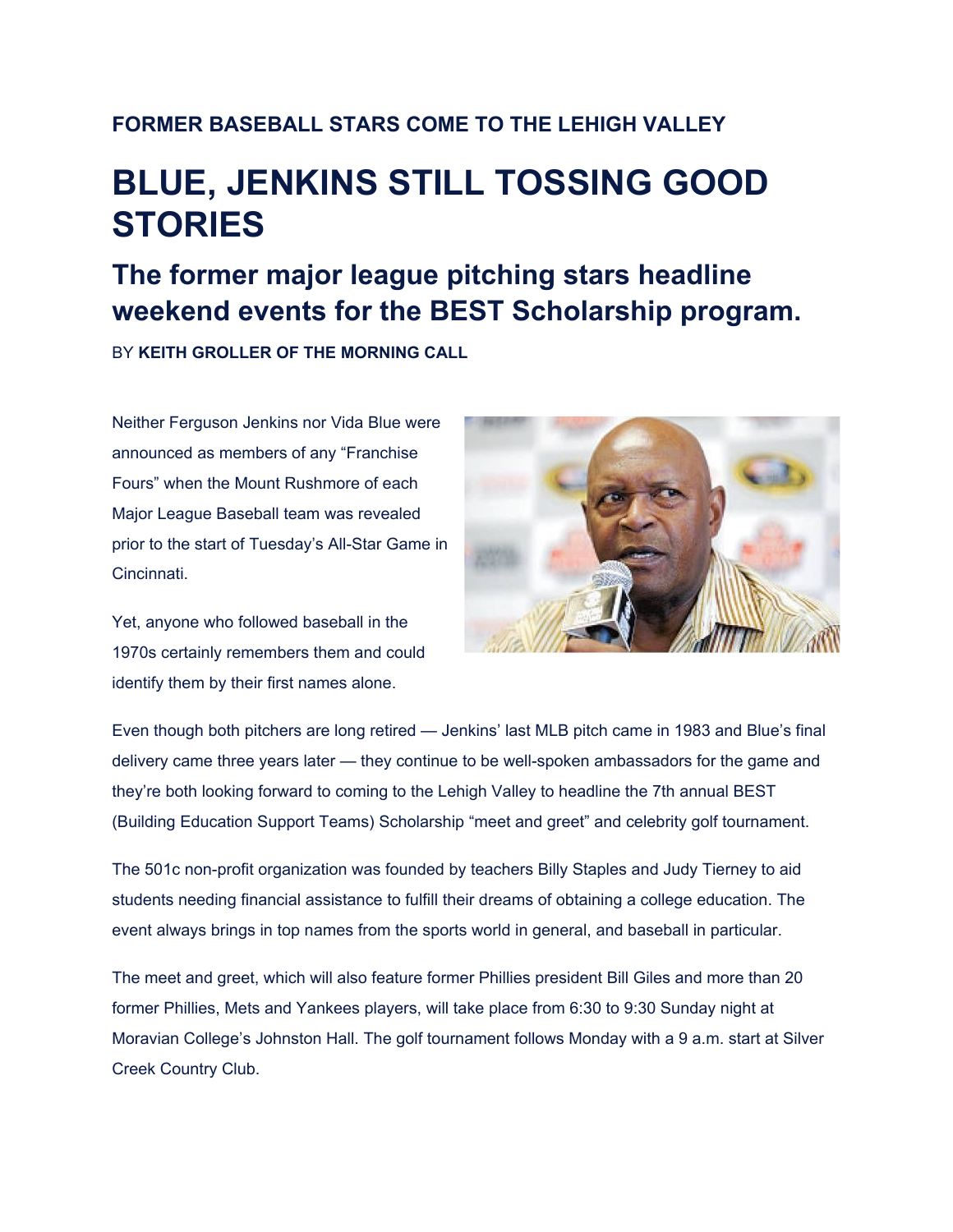Andre Dawson, Lee Smith and Jim Rice are among the former stars who have come to the Lehigh Valley to support BEST in recent years as the organization has helped 41 area students go to college.

But perhaps few fit the program better than Jenkins and Blue, who prove that anything is possible.

Jenkins, according to his Wikipedia biography, was raised in Ontario, Canada, by a father who immigrated from Barbados and a mother who was a descendant of American slaves who escaped through the Underground Railroad.

Blue was raised in Mansfield, La., the oldest of six children. He was a star football player who received numerous college offers, but signed with the Oakland A's to support his family after the sudden death of his father.

Both overcame long odds to become two of the best pitchers of their era and will have lots of great memories to share and stories to tell this weekend.

Jenkins was 282-226 and notched 3,192 strikeouts in his 19-year career. He played with the Philadelphia Phillies, Chicago Cubs, Texas Rangers and Boston Red Sox and became the first Canadian ever inducted into the National Baseball Hall of Fame when he was enshrined in Cooperstown in1991.

Blue, a hard-throwing lefty, was 209-161 in a 17-year career that included six All-Star appearances, and won both the American League Cy Young Award and MVP in1971.

The two are friends and it was Jenkins who invited Blue to join him in the Lehigh Valley.

"I'm looking forward to making some new friends and playing some golf," Blue said from California where he works as a Giants TV pregame and postgame analyst for the Bay Area's Comcast SportsNet.

"I'm always out and about in the Oakland area doing community service work. Any time there's an opportunity to do some fundraising and help out kids, I'm happy to be involved. It's what I love to do."

Blue said he was thrilled with the Golden State Warriors' recent NBA title, but added that the Giants winning three championships in the last five years has been "pretty cool, too."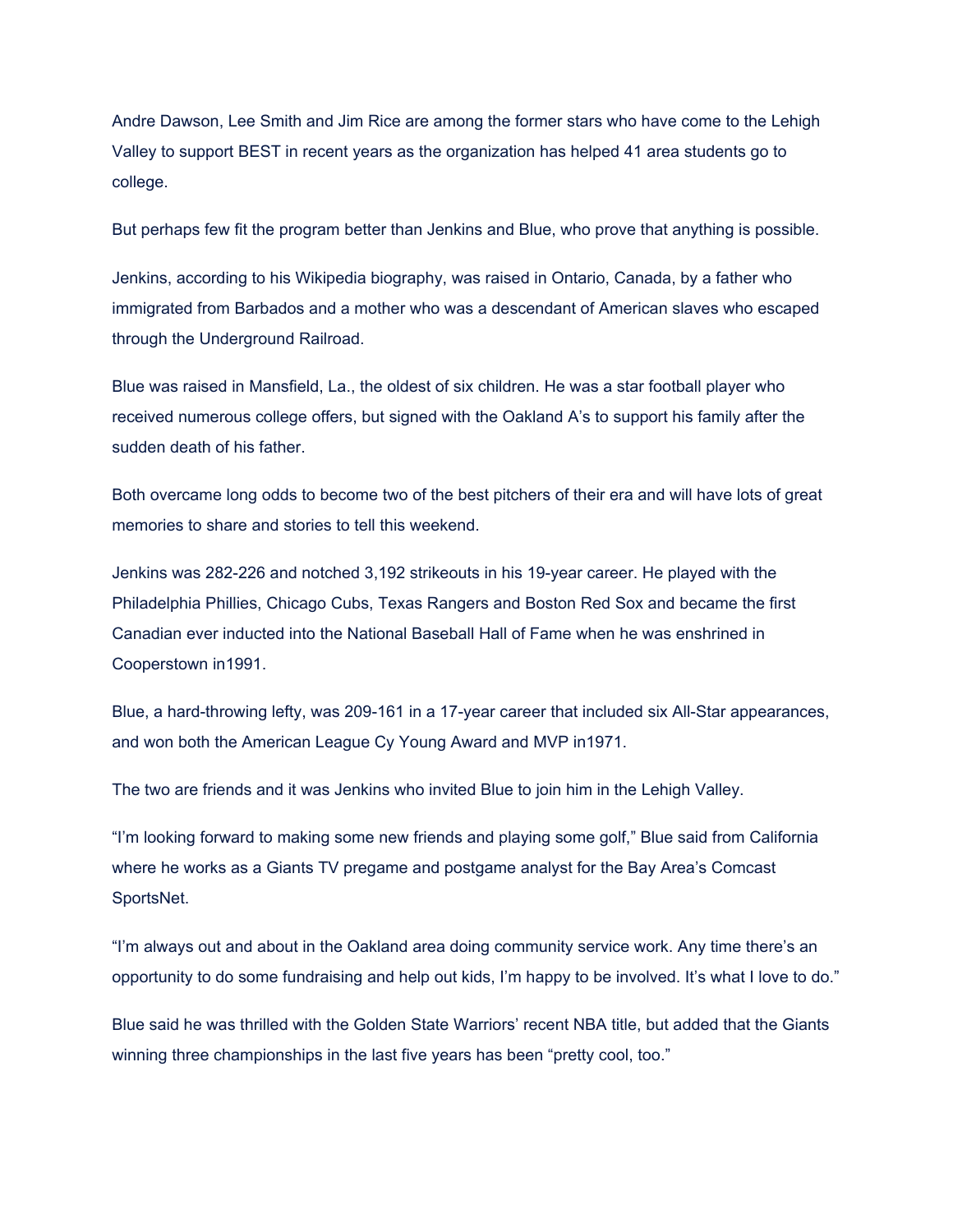He knows a thing or two about world titles because he helped the A's win three straight from 1972-74.

"The Giants have drafted well, they've developed well and most of the guys in their starting lineup are homegrown guys," Blue said. "They're kind of a blueprint for how to get it done these days. Three out of five titles is great, but I do like to remind some of my co-workers that three in a row isn't too shabby either.

"You can't talk about those three titles without talking about [owner] Charlie Finley. He was considered the mastermind, but that was another case where they drafted well."

Blue said there was a collection of spirited personalities on the Oakland title teams, but said that at its core it was a group that still played "good, old-fashioned baseball."

He notes that a lot of things have changed about the game today.

"It's very lucrative for the players and owners," he said. "There's a lot of money to be made."

Blue never had the opportunity to pitch for a big-market team like the Yankees.

"Some guys can handle the big-market stage," he said. "Growing up in a small town in northwest Louisiana, it would have been a challenge for me to pitch there [in New York]. But it would have been exciting."

Jenkins spent 10 years with the Cubs as a player, three as a coach and said he's still working for them.

He was signed, however, by the Phillies in 1962 and made his debut with Philadelphia in 1965.

"I learned how to pitch under the tutelage of Cal McLish when he was the pitching coach for Gene Mauch in Philadelphia," Jenkins said. "I was 21 years old when I got traded and trades are part of the game. I think I could have won just as many games for the Phillies as I did for Cubs, but unfortunately I got traded and we'll never know."

Both Blue and Jenkins, who played in an era that included some of the game's all-time greats like Willie Mays, Henry Aaron and Johnny Bench, said there are a few guys today — Mike Trout and Buster Posey in particular — destined for greatness.